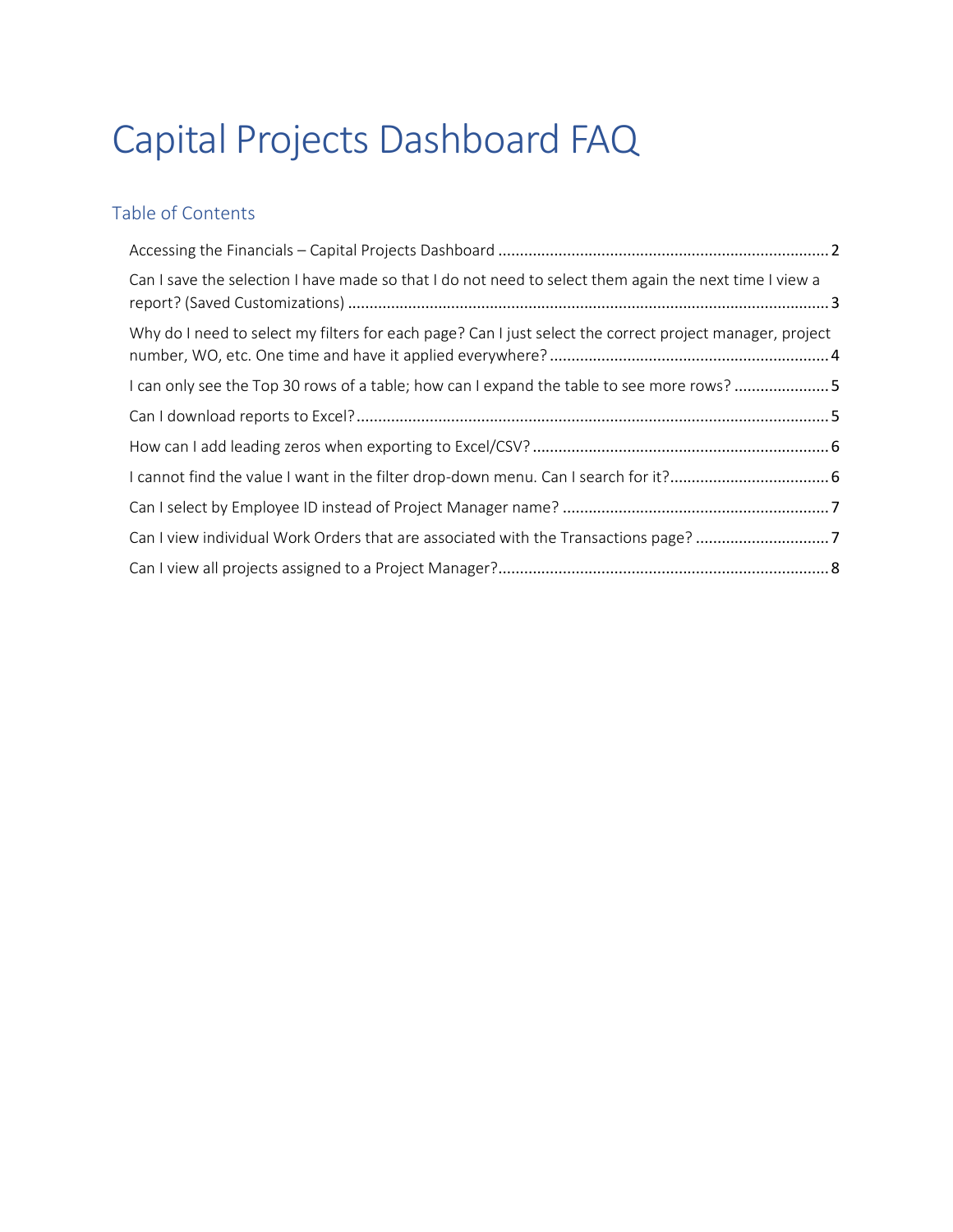# <span id="page-1-0"></span>Accessing the Financials – Capital Projects Dashboard

- 1. Navigate to [bi.mcmaster.ca.](http://bi.mcmaster.ca/) Do not include the 'www.'
- 2. You can also access BI from Mosaic: From Mosaic homepage, go to Administrative Home (top center menu), Financial Reporting Hub tile, then you will find Capital Projects under BI Dashboards section:

|          | <b>BI Dashboards</b>           |  |
|----------|--------------------------------|--|
|          | <b>Capital Projects</b>        |  |
| 3.<br>4. | Enter your MacID and Password: |  |
|          |                                |  |

 $3.4.$ 

| <b>Sign In</b> |                                  |  |
|----------------|----------------------------------|--|
|                | Enter your user id and password. |  |
| User ID        |                                  |  |
| Password       |                                  |  |
|                | Sign In                          |  |
|                | Accessibility Mode               |  |
|                | English                          |  |

- 5. If you are unable to sign in, check that you are connected to the McMaster network, either by using WiFi on campus or by using a VPN to connect to the network. If your issue persists, please contact [irahelp@mcmaster.ca.](mailto:irahelp@mcmaster.ca)
- 6. Once logged in, use the 'Dashboard' menu in the top right corner to select the Financials Capital Projects dashboard.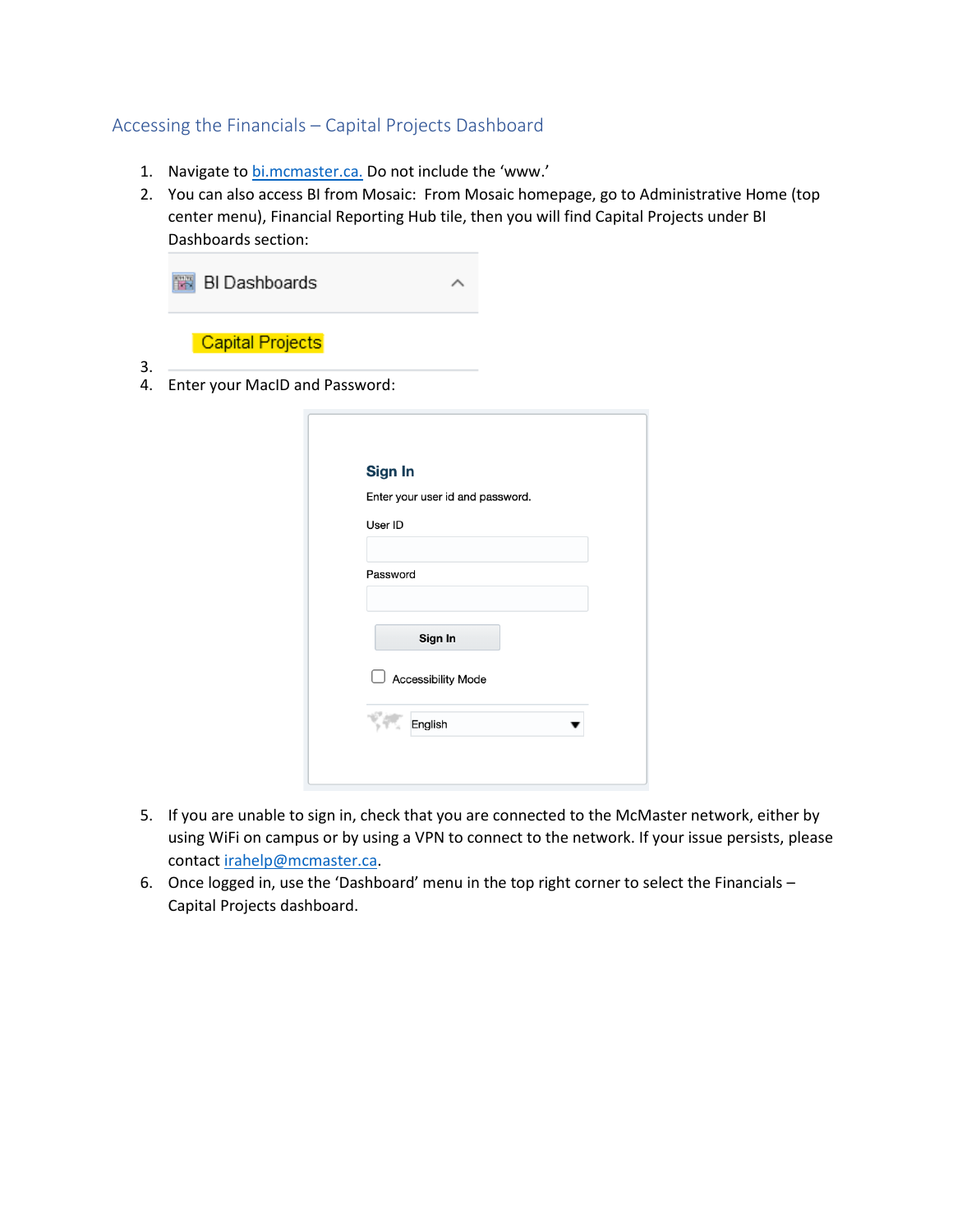| Search All                                        | Advanced<br>Q<br>Administration<br>Help $\blacktriangledown$<br>Sign Out <b>III</b>                           |
|---------------------------------------------------|---------------------------------------------------------------------------------------------------------------|
| Favorites $\blacktriangledown$<br>Home<br>Catalog | Dashboards <b>v</b><br>Signed In As Pantic, Stevan ▼<br>Open $\blacktriangledown$<br>New $\blacktriangledown$ |
|                                                   | $\mathcal{L}_{\mathcal{N}}$                                                                                   |
|                                                   | Most Recent(Financials - Capital Projects - Project Statement)                                                |
|                                                   | <b>ED</b> My Dashboard                                                                                        |
| $\cdots$                                          | $*$ ADHOC                                                                                                     |
|                                                   | ◢<br><b>Custom</b>                                                                                            |
| $r_{\text{max}}$                                  | <b>ED</b> Financials - Capital Projects                                                                       |
|                                                   |                                                                                                               |
|                                                   |                                                                                                               |
|                                                   |                                                                                                               |

<span id="page-2-0"></span>Can I save the selection I have made so that I do not need to select them again the next time I view a report? (Saved Customizations)

- 1. Yes, it is possible to save all the selections you have made in the filters as well as any changes you have made to the formatting of the reports. This feature is called 'Saved Customizations'.
- 2. To save your selections and formatting, click the 'Page Options' click-wheel in the top right-hand corner of the page:

|      | <b>Transactions</b><br><b>Work Order Details</b>        |                                                                                      | Glossary                             |        |                                      |                      |                                                                                        |           | 舂 |
|------|---------------------------------------------------------|--------------------------------------------------------------------------------------|--------------------------------------|--------|--------------------------------------|----------------------|----------------------------------------------------------------------------------------|-----------|---|
|      | * Project Number                                        |                                                                                      | <b>Start Date</b>                    |        |                                      | $\Box$ Print         | <b>Edit Dashboard</b>                                                                  |           | ь |
| ,    | 20013023                                                | ▼                                                                                    | 05/01/2021                           |        | Ë                                    | + Refresh            | exil Export to Excel<br><b>Add To Briefing Book</b><br><b>Create Bookmark Link</b>     |           |   |
|      |                                                         |                                                                                      |                                      |        |                                      |                      | <b>Create Prompted Link</b><br>Apply Saved Customization<br>Save Current Customization |           |   |
| ity  | Cumulative<br><b>Prior from</b><br>SOP to<br>05/01/2021 | Current<br>Period<br><b>Actuals</b><br><b>From</b><br>05/01/2021<br>to<br>09/30/2021 | <b>Project to Date   Commitments</b> |        | Project<br>and<br><b>Commitments</b> |                      | <b>Edit Saved Customizations</b><br>Clear My Customization                             | Available |   |
| ling | (\$380,000.00)                                          | \$0.00                                                                               | $($ \$380,000.00 $)$                 | \$0.00 |                                      | $($ \$380,000.00 $)$ | $($ \$380,000.00)                                                                      | \$0.00    |   |

3. Click on 'Save Current Customization…'. A 'customization' is the Oracle terminology for saving all the filters you have applied as well as any formatting changes you have made to the reports. A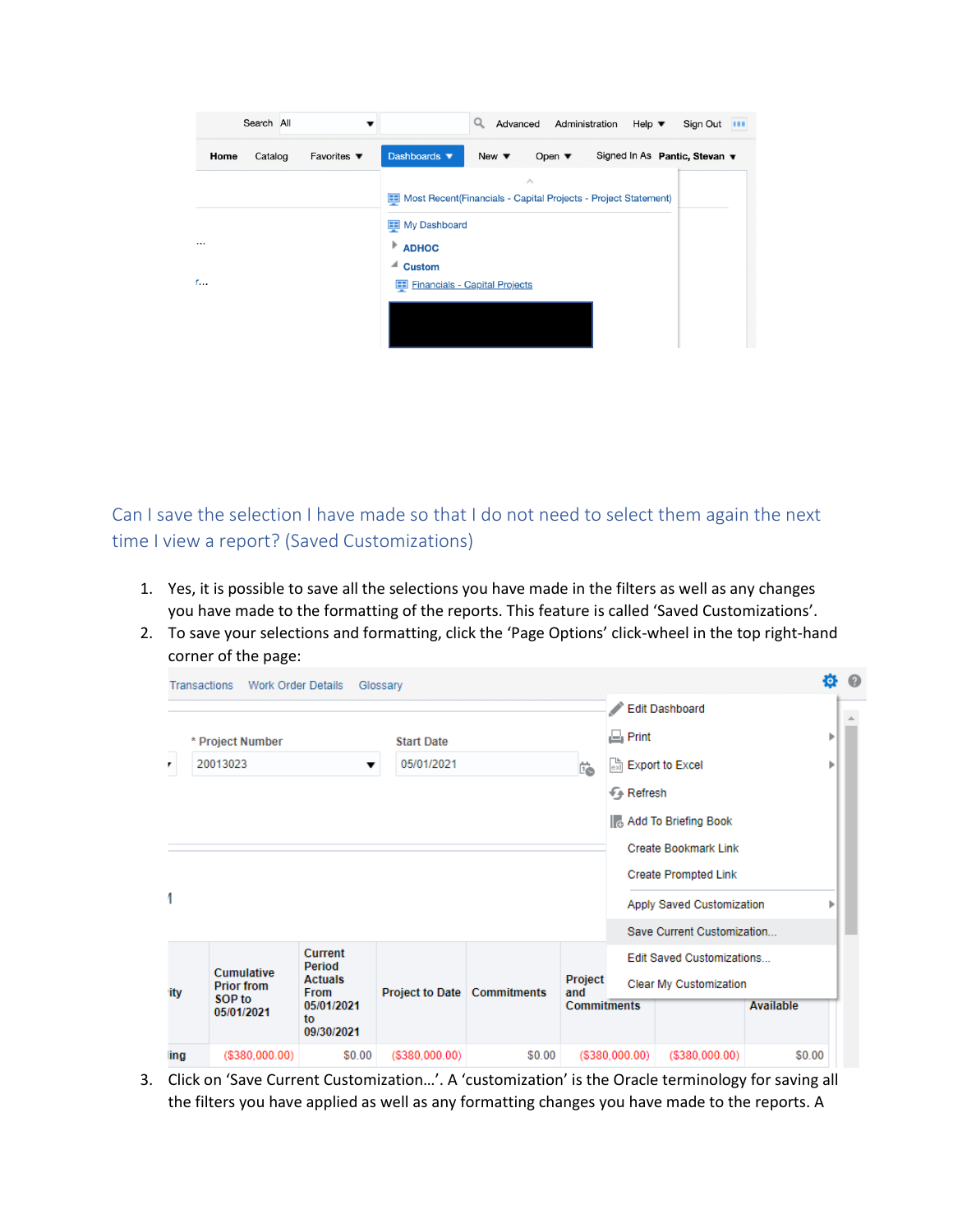new dialog box will open prompting you to name your customization. Try to give it a descriptive name so that you remember what you saved.

| <b>Save Current Customization</b>          |        |  |
|--------------------------------------------|--------|--|
| Name Project 20013023 - May 1 to Sept 20   |        |  |
| Save for $\odot$ Me                        |        |  |
| <b>Others</b> Set Permissions              |        |  |
| Make this my default for this page         |        |  |
| OK                                         | Cancel |  |
| <b>Project to Date Commitments</b><br>Erom |        |  |

- 4. If you wish, you can click 'Make this my default for this page' and the report will run as you have it set-up every time you load the page.
- 5. If you do not wish to make these settings your default, you can run this customization by returning to the page options click-wheel and selecting 'Apply Saved Customization':

|                 | <b>Work Order Details</b>                          | Glossary          |                                      |                |                                                                                                                                                                                                                                                                                                | ø |
|-----------------|----------------------------------------------------|-------------------|--------------------------------------|----------------|------------------------------------------------------------------------------------------------------------------------------------------------------------------------------------------------------------------------------------------------------------------------------------------------|---|
|                 |                                                    |                   |                                      |                | <b>Edit Dashboard</b>                                                                                                                                                                                                                                                                          |   |
| lumber          |                                                    | <b>Start Date</b> |                                      |                | $\Box$ Print                                                                                                                                                                                                                                                                                   | r |
|                 |                                                    | 05/01/2021<br>▼   |                                      | Ë              | exil Export to Excel                                                                                                                                                                                                                                                                           | r |
|                 |                                                    |                   |                                      |                | + Refresh                                                                                                                                                                                                                                                                                      |   |
|                 |                                                    |                   |                                      |                | <b>Add To Briefing Book</b>                                                                                                                                                                                                                                                                    |   |
|                 |                                                    |                   |                                      |                | <b>Create Bookmark Link</b>                                                                                                                                                                                                                                                                    |   |
|                 |                                                    |                   |                                      |                | <b>Create Prompted Link</b>                                                                                                                                                                                                                                                                    |   |
|                 |                                                    |                   | Project 20013023 - May 1 to Sept 20  |                | Apply Saved Customization                                                                                                                                                                                                                                                                      | ь |
|                 |                                                    | Test              |                                      |                | Save Current Customization                                                                                                                                                                                                                                                                     |   |
| lative          | <b>Current</b><br>Period                           |                   |                                      |                | <b>Edit Saved Customizations</b>                                                                                                                                                                                                                                                               |   |
| <b>rom</b><br>D | <b>Actuals</b><br><b>From</b><br><b>AFIAAIAAAA</b> |                   | <b>Project to Date   Commitments</b> | Project<br>and | Clear My Customization<br>$\sim$ . The second contract of the second contract of the second contract of the second contract of the second contract of the second contract of the second contract of the second contract of the second contract of the sec<br><b>Contract Contract Contract</b> |   |

6. You may save as many different customizations for a single page as you wish.

<span id="page-3-0"></span>Why do I need to select my filters for each page? Can I just select the correct project manager, project number, WO, etc. One time and have it applied everywhere?

1. Unfortunately, you need to use the filters to make selections on each dashboard page. For example, if on the 'Project Statement' page you select a specific project and time period and then wish to switch to the 'Project Summary' page, you will need to select the project manager and time period again.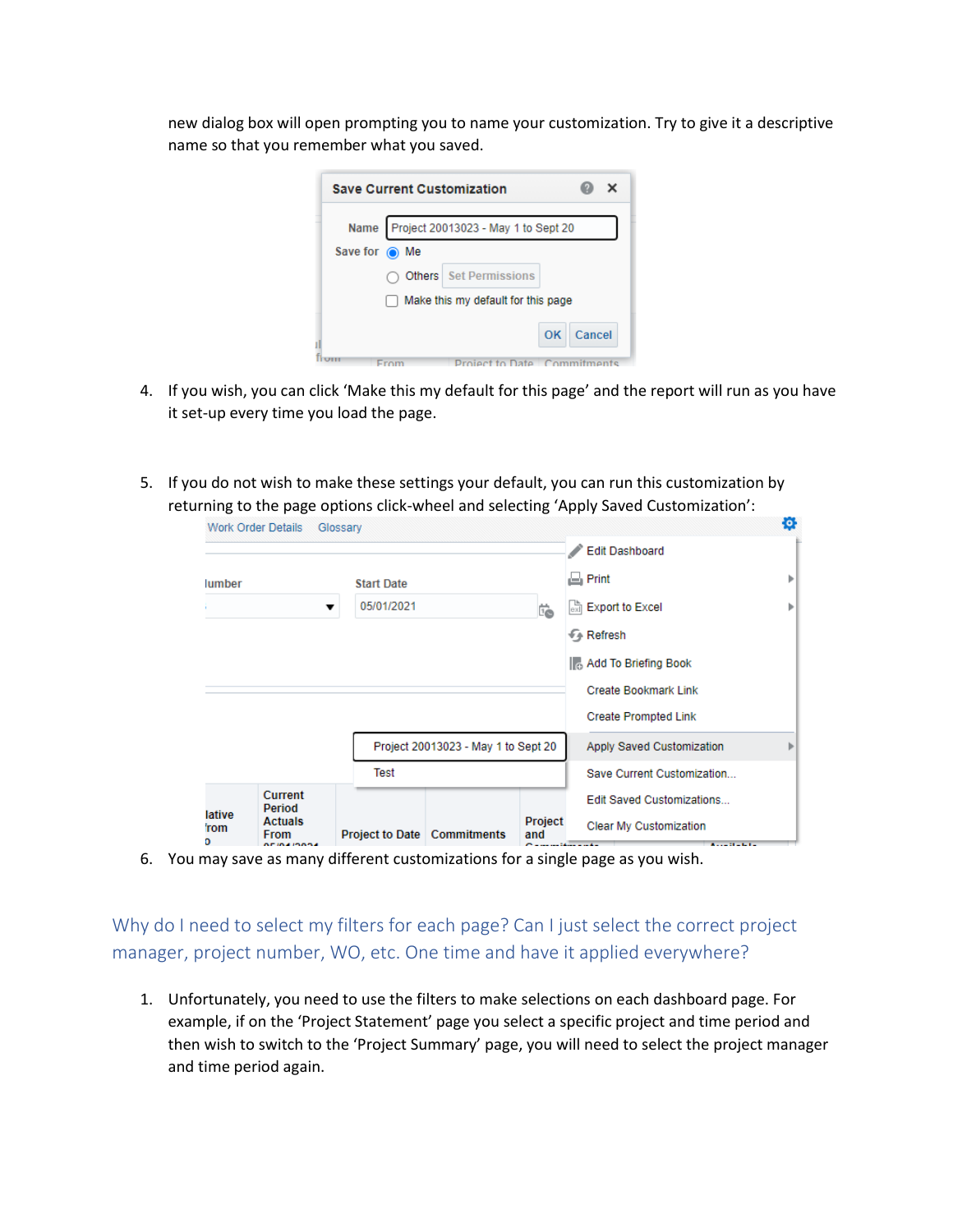2. We strongly recommend that all users take advantage of the 'Saved Customizations' feature to set defaults and to save any commonly generated reports.

# <span id="page-4-0"></span>I can only see the Top 30 rows of a table; how can I expand the table to see more rows?

- 1. If you have generated a report with more than 30 rows, only the first 30 will be displayed by default.
- 2. To view the other rows, use the arrows at the bottom of the report. You can click the down arrow to view the next 30 rows or the two-sided arrow on the right to show all rows:



## <span id="page-4-1"></span>Can I download reports to Excel?

- 1. All reports in BI can be exported to Excel and other formats.
- 2. To export a report, scroll to the bottom of the table and click 'Export':



- 3. A menu will pop up displaying the format options available:
- 4. If you select Excel as your export format, the report will be downloaded with the same formatting as the displayed report. For example, any cells that appear merged on the dashboard will also be merged in the exported report.



5. In order to download the data with no formatting, go to Data  $\rightarrow$  Excel. This format will export the data that appears in the report without any additional formatting. You can also select CSV to download the raw data, however, leading zeroes will be dropped in this format (see next question to resolve this).

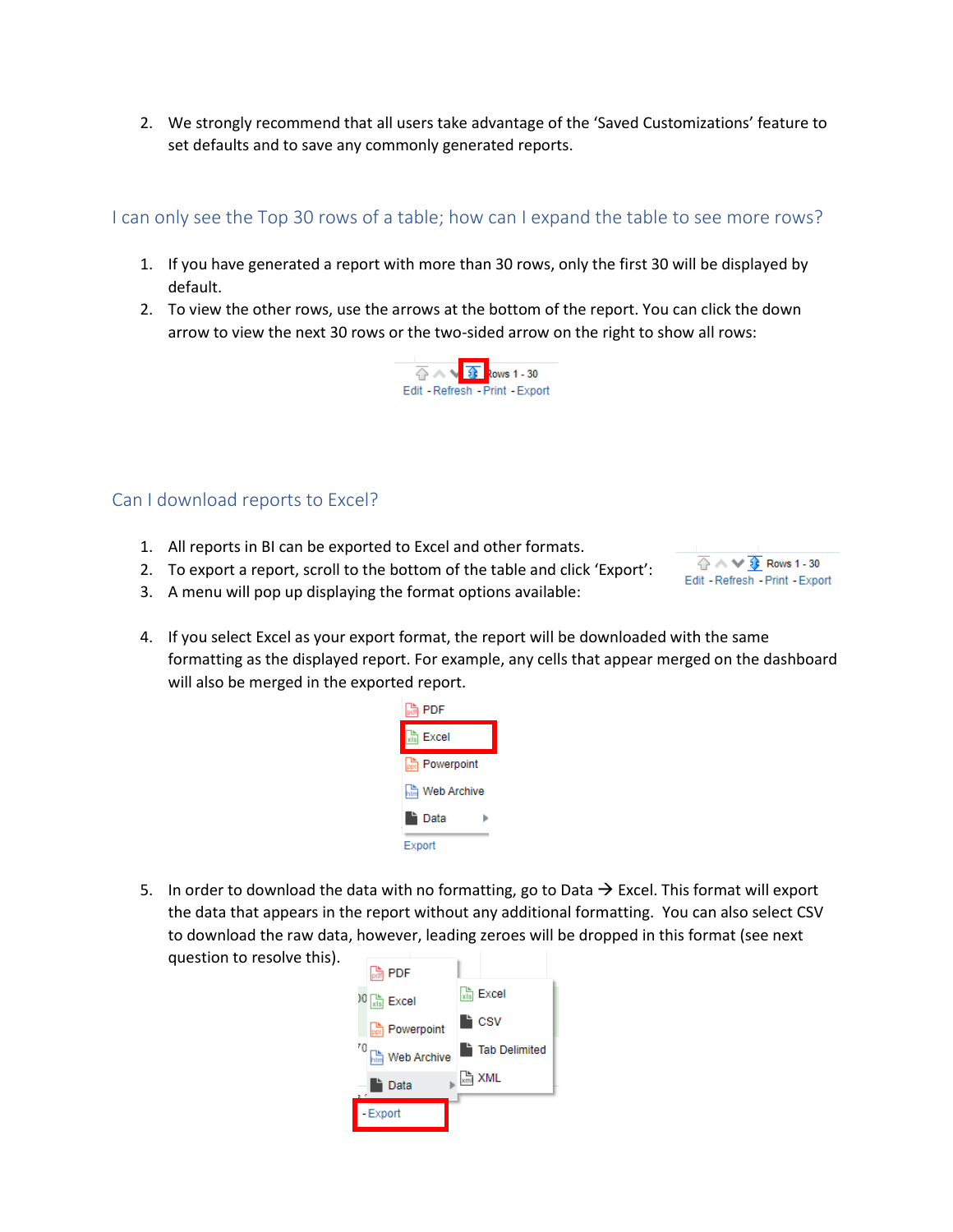# <span id="page-5-0"></span>How can I add leading zeros when exporting to CSV?

- 1. Sometimes when exporting a report, you may notice that the 'leading zeros' are dropped when you open the report in Excel.
- 2. To retain the leading zeros, first download the desired report data as a CSV or tab delimited flat file.
- 3. Next, open a blank Excel sheet before opening the downloaded data. Select the full excel sheet and change the data type on all cells to Text.
- 4. Next, click the 'Data' tab in Excel and choose to import data 'From Text/CSV'. When you select the downloaded data to import, the data will be retained.

## <span id="page-5-1"></span>I cannot find the value I want in the filter drop-down menu. Can I search for it?

- 1. When using the filters at the top of each page, you may notice that not all values are listed.
- 2. To see additional values and to search for your desired value, click 'Search…' at the bottom of the drop-down box.



3. A new dialog box will appear from which you can search for specific values: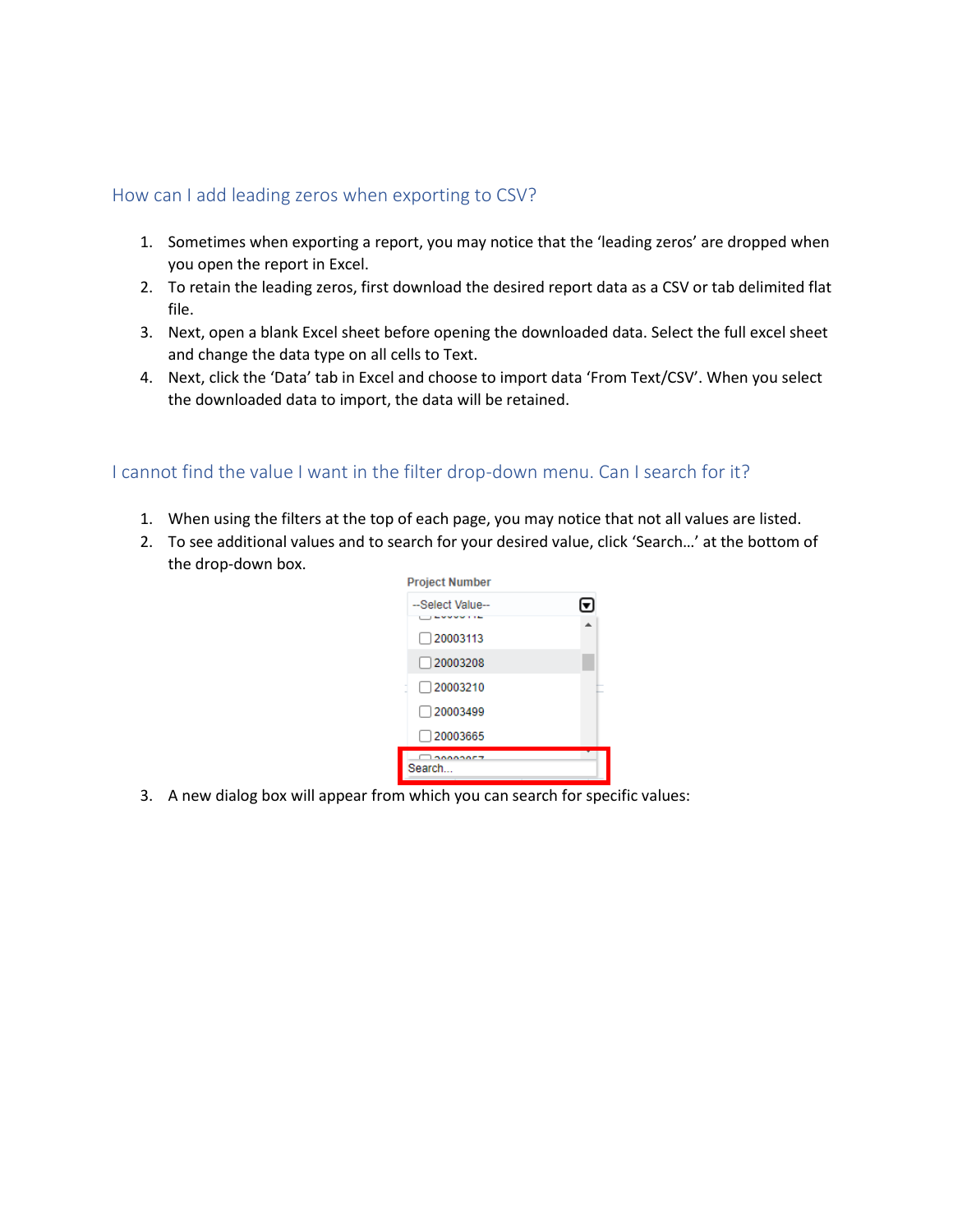| <b>Select Values</b>                       |                          | $\circledcirc$<br>$\times$ |
|--------------------------------------------|--------------------------|----------------------------|
| <b>Available</b>                           | ্<br><b>Selected</b>     |                            |
| <b>Name Starts</b><br>$\blacktriangledown$ | 20004195                 |                            |
| Match Case<br>Search                       |                          |                            |
| COOCOOD<br>20003857                        | $\rightarrow$            |                            |
| 20004271                                   | $\gg$                    |                            |
| 20005119                                   |                          |                            |
| 20005815                                   | $\overline{\phantom{0}}$ |                            |
| 20005827                                   | $\ll$                    |                            |
| 20007045                                   |                          |                            |
| 20007268                                   |                          |                            |
| 20007376                                   | $\overline{\phantom{a}}$ |                            |

4. Use the arrow buttons to add or remove values from the 'Selected' list on the right-hand side. Click 'OK' when you are finished making selections.

## <span id="page-6-0"></span>Can I select by Employee ID instead of Project Manager name?

- 1. Yes, you can select by Department ID. Below the 'Dept' filter, there is a checkbox that says 'Select by EmplID':
- 2. If you click this box, the list of displayed project managers will show Employee IDs (followed by the Project Manager Name). You may select from the displayed list, type the desired Employee ID, or use the search functionality to lookup the desired Employee ID(s).

| <b>Project Manager</b> |  |
|------------------------|--|
| --Select Value--       |  |
| Select by EmplID       |  |

# <span id="page-6-1"></span>Can I view individual Work Orders that are associated with the Transactions page?

- 1. The ability to drill-down from transactions reports to individual work orders is one of the key enhancements of the Financials – Capital Projects dashboard.
- 2. To access the drill-down reports, simply click on values that are highlighted in blue. A link will appear that says 'Work Order Details':